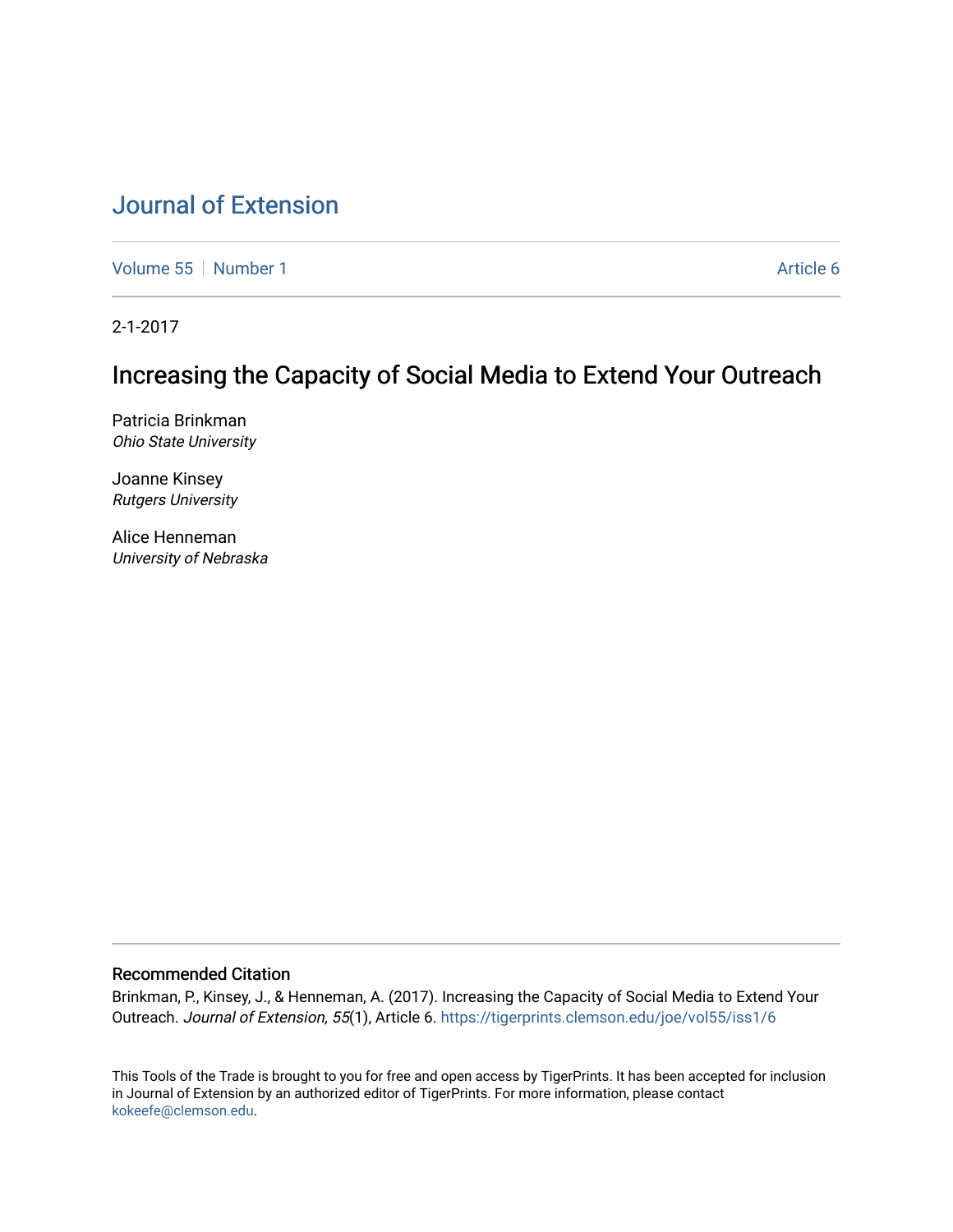

**February 2017 Volume 55 Number 1 Article # 1TOT4 Tools of the Trade**

# **Increasing the Capacity of Social Media to Extend Your Outreach**

#### **Abstract**

To increase audience size and maximize use of Extension materials and information, Extension professionals can capitalize on the potential of social media. They can broaden their use of social media beyond what is familiar to sites they have not used previously. They can expand the functionality of social media sites they use by adding share and follow buttons, inserting widgets, and embedding videos and slides. And they can increase traffic to sources of Extension information by linking from wherever possible to Extension materials on social media sites and elsewhere online. Use of the tips provided in this article can result in thousands of additional exposures to Extension materials.

#### **Patricia Brinkman**

Assistant Professor Extension Educator Ohio State University Extension Washington Court House, Ohio [brinkman.93@osu.edu](mailto:brinkman.93@osu.edu) **Joanne Kinsey** Associate Professor Extension Educator Rutgers Cooperative Extension Atlantic and Ocean Counties New Brunswick, New **Jersey** [jkinsey@njaes.rutgers](mailto:jkinsey@njaes.rutgers.edu) [.edu](mailto:jkinsey@njaes.rutgers.edu)

**Alice Henneman** Extension Educator University of Nebraska–Lincoln Extension Lincoln, Nebraska [ahenneman1@unl.edu](mailto:ahenneman1@unl.edu)

# **Social Media Helps Expand and Sustain Outreach**

With over 65% of the population using social media platforms—and, in particular, 90% of young adults aged 18–29 participating in social media (Perrin, 2015)—Extension's presence on social media is a necessity. As Gharis, Bardon, Evans, Hubbard, and Taylor (2014) explained, "Social media offers Extension professionals the ability to reach new audiences, provide professional guidance and direction, and encourage peer-to-peer interactions while meeting the land-grant Extension mission of increasing knowledge, changing behavior and assessing the impacts of their programmatic efforts" ("Introduction," para.1).

Using social media is a strategy for reaching additional Extension audiences beyond those reached by personto-person programming. Social media allows those of us who work in Extension to communicate over longer periods of time with our clients, thereby increasing impacts and long-range outcomes. People can engage with us via social media by following us, subscribing to our content, and liking us.

Popular social media sites include blogs, Facebook, Flickr, Pinterest, SlideShare, Twitter, Vimeo, and YouTube. In the sections that follow, we provide brief descriptions of how Extension professionals commonly use these sites plus suggestions for extending the reach capacity of each site. For brevity's sake, the discussion is limited to particular aspects of these popular social media outlets; check a particular site for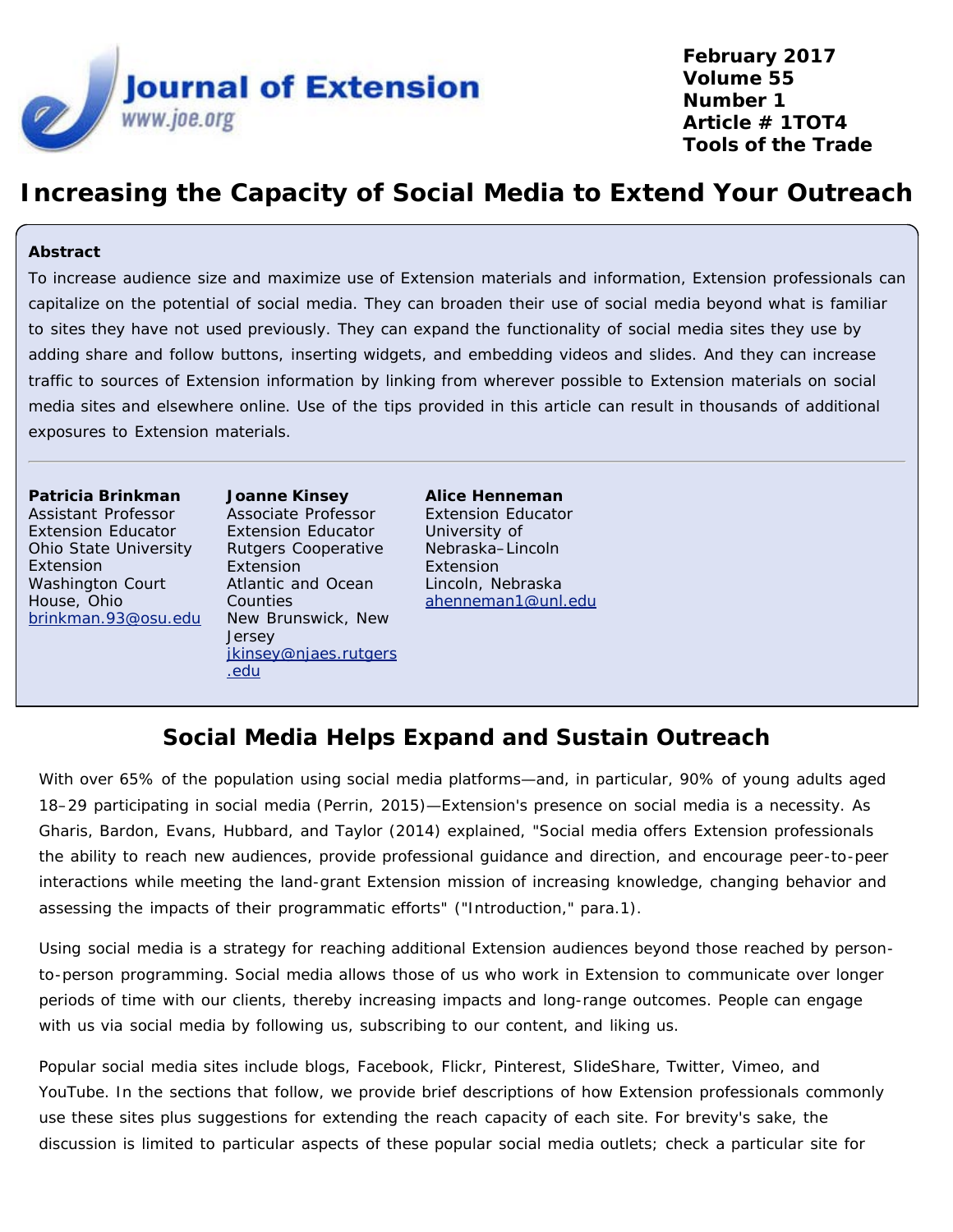additional sharing possibilities. Also, keep in mind that the number of sharing possibilities is likely to increase in the future as new forms of social media emerge.

#### **Extension's Use of Popular Social Media Sites**

In this section, we give basic descriptions of popular social media sites and comment on ways in which Extension professionals can use them. To implement the suggested tips and techniques, check the help features on each social media site for specific directions.

- A blog is a collection of written articles. You can use a blog to provide research-based information on various subjects.
- Facebook is an interactive site where users share information, events, and messages. With 72% of Internet users on Facebook.com (Pew Research Center, 2015), Facebook is a key to expanding your audience. People enjoy Facebook's post engagement and interaction capability, through which they can comment on content on the site (Parsons, 2015).
- Flickr is an online photo- and video-sharing site.
- Pinterest is an image-sharing site that includes links to other sites where users can find more information related to images of interest to them.
- SlideShare allows you to upload and share presentations, infographics, documents, and videos for public viewing.
- Twitter lets users post 140-character messages, called "tweets," that can include hashtags and images.
- Vimeo and YouTube are video-sharing sites that you can use to upload and share program-related and other educational videos.

#### **Tips and Techniques for Extending Outreach Beyond the Basics**

You can go beyond the basics and use the strategies presented here to add extra impact and expand the outreach of each of the forms of social media you use. In many cases, you can use one form of social media to help promote outreach through another form of social media.

- In your email signature, include links to your website and all forms of social media you use.
- In each of your social media profiles (or "About" sections), include links to your website and to all the other forms of social media you use.
- Create "share" buttons to link to the social media you use from your website and/or blog and any enewsletters you generate.
- Embed on your website and/or blog various videos you have posted on Vimeo or YouTube or presentations you have uploaded to SlideShare. Also, share those same videos and presentations on Facebook, Pinterest, and Twitter. Be sure to explore how to use the sharing capabilities of each of these social media sites.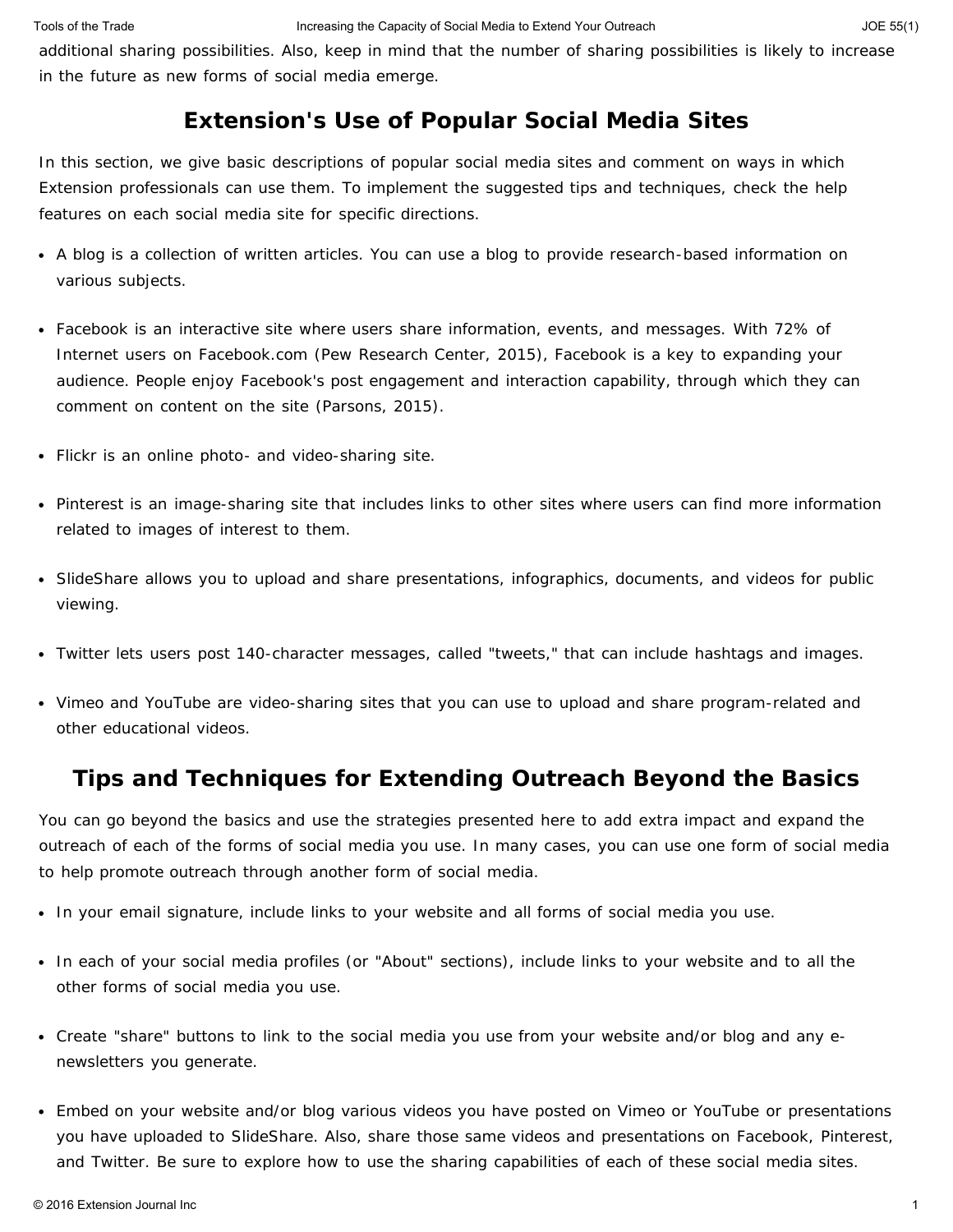Some sites include options that allow you to share directly from one social media site to another. For example, you can share YouTube videos on Pinterest and via Twitter, among other possibilities.

## **Techniques Unique to Specific Social Media Platforms**

There are certainly similarities in the ways social media sites can be used. However, there are also unique features that allow you to get the most out of each social media site. Here we identify some unique ways to use specific sites.

## **Facebook.com**

Create interest-area groups, which users can "like" (join).

## **Flickr.com**

When uploading a photo, include a link to your website, blog, or another social media site in the photo description to direct visitors to a location where they can find additional information, a recipe, or how-to directions.

## **Pinterest.com**

Create Pinterest widgets to place on blogs and websites, which allow visitors to view what is on a specific pinboard or your total Pinterest site. Other widgets permit pinning an item directly from a web page.

### **SlideShare.net**

Before uploading a presentation, a PDF handout, or another item, insert hyperlinks in the file to direct viewers to other Extension materials. SlideShare hyperlinks are clickable, making it easy to access other web locations.

## **Twitter.com**

- Use a web address shortening tool, such as bit.ly, for hyperlinks to allow for more message content.
- Create a Twitter widget showing your latest tweets to place on your website/blog. Twitter widgets allow people to view and interact with your tweets.

# **Examples of Successfully Extending Social Media Outreach**

The following examples from our work illustrate how we reached additional people by using the previously discussed strategies from March 2015 to March 2016. Similar types of statistics are not available from all social media sites.

- 1,017 people visited a blog in 2015 as a result of links from Facebook, Pinterest, Slideshare, and Twitter.
- 35,950 people visited a website as a result of links from Facebook, Pinterest, and Twitter.